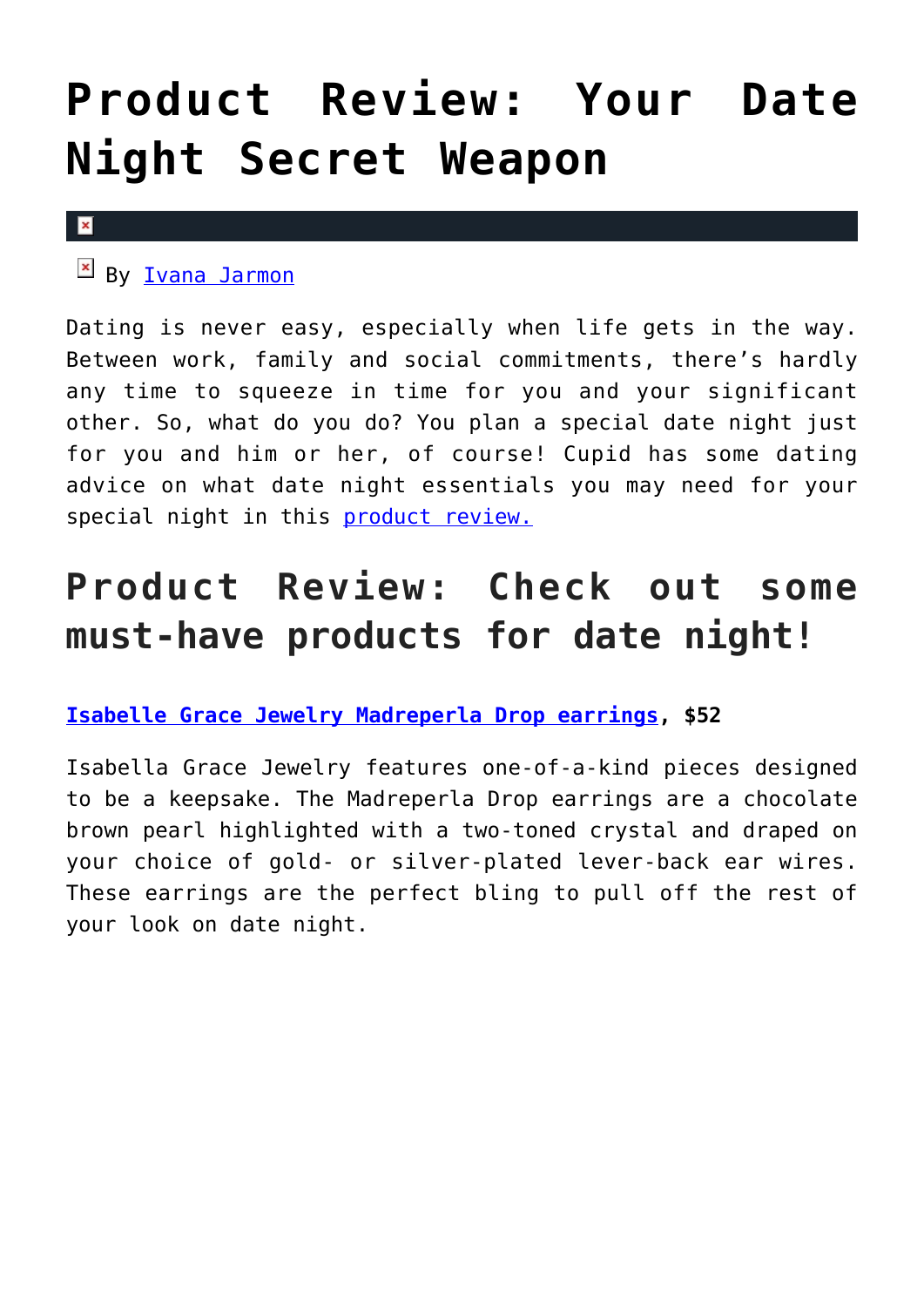

Isabelle Grace Jewelry "Madreperla Drop earrings"

**Related Link:** [Product Review: Giuliana Rancic Launches](http://cupidspulse.com/127238/product-review-giuliana-rancic-fountain-of-truth-clean-beauty-skincare-line/) [Fountain of Truth, a clean-Beauty Skincare Line](http://cupidspulse.com/127238/product-review-giuliana-rancic-fountain-of-truth-clean-beauty-skincare-line/)

**[Dermelect "Revitalite Professional Eyelid and Dark Circle](https://dermelect.com/revitalite-eyelid-dark-circle-corrector/) [Corrector,](https://dermelect.com/revitalite-eyelid-dark-circle-corrector/) \$59**

The daily grind can be very tiring and may bring puffy and dark circles underneath your eyes from lack of sleep. But, when it comes to date night, panda eyes is the last thing you want. Dermelect attacks these issues by reducing dark circles under the eye and focuses on soothing and concealing elements. Dermelect is made to give you a youthful well-rested look for every date night. The cream works instantly with soothing ingredients that work to reduce the dry skin around your eyes, while it evens and tightens your skin. The eye cream features hydration and tightening agents to address droopy, puffy and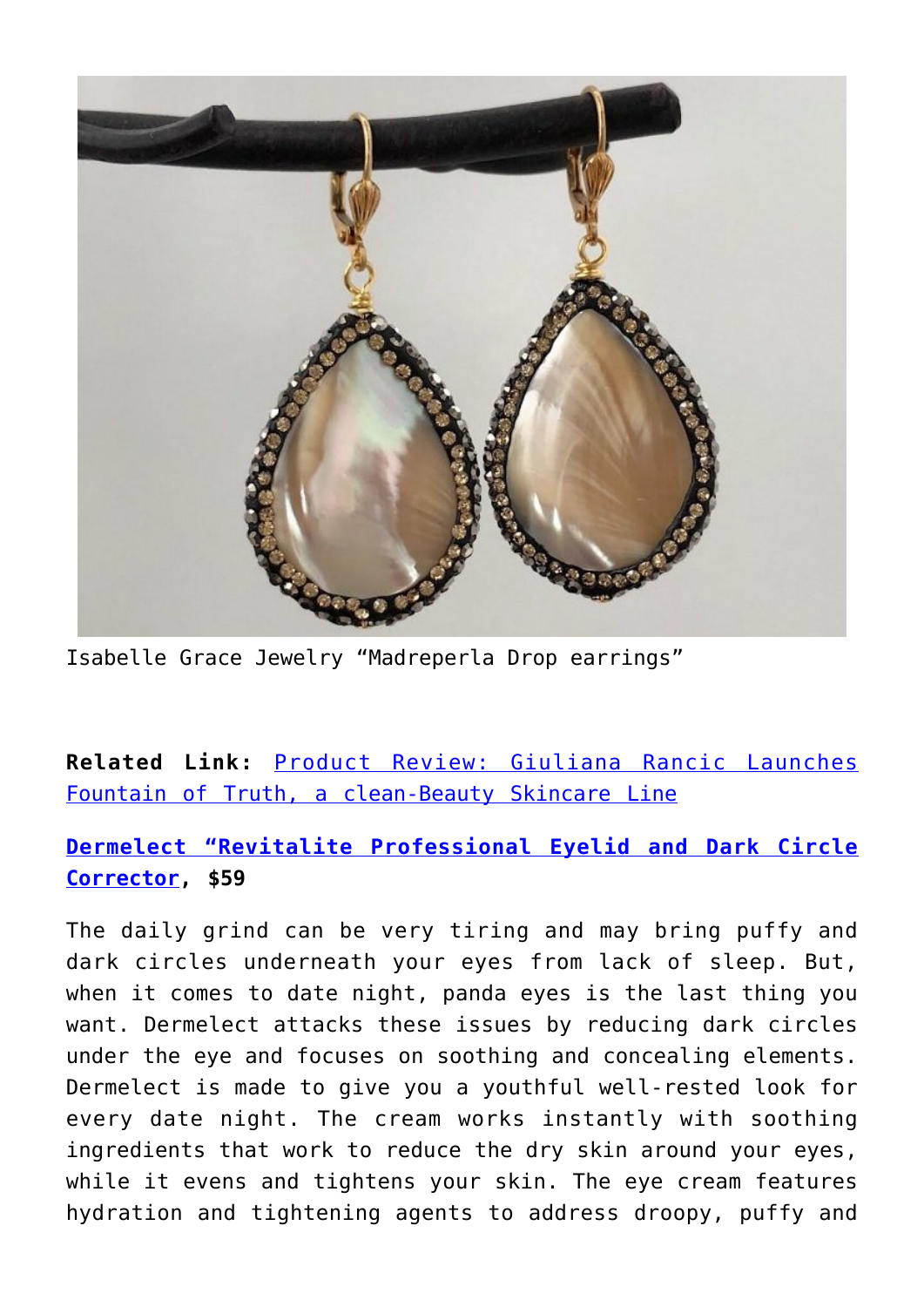

Revitalite Eyelid and Dark Circle Corrector

**Related Link:** [Product Review: Perfect Practical Gifts for Your](http://cupidspulse.com/127764/product-review-perfect-practical-gifts-for-home/) [Home](http://cupidspulse.com/127764/product-review-perfect-practical-gifts-for-home/)

**[OZNaturals Sweet Almond & Macadamia Nut Butter,](https://www.oznaturals.com/products/body-butter) \$40**

A date night in most handbooks involves touching and exploring, but no one wants dry skin while enjoying the "chill" in "Netflix and chill." OZNatural Body Butter is a rich body moisturizer that provides a healthy hydrated skin and that refines the look and feel of it. Macadamia nut oil nourishes dry skin with vitamins A, B1- B2 and B6 and Omega 7 acids all found in Sweet Almond oil. OZNaturals' goal is to give you beautiful skin.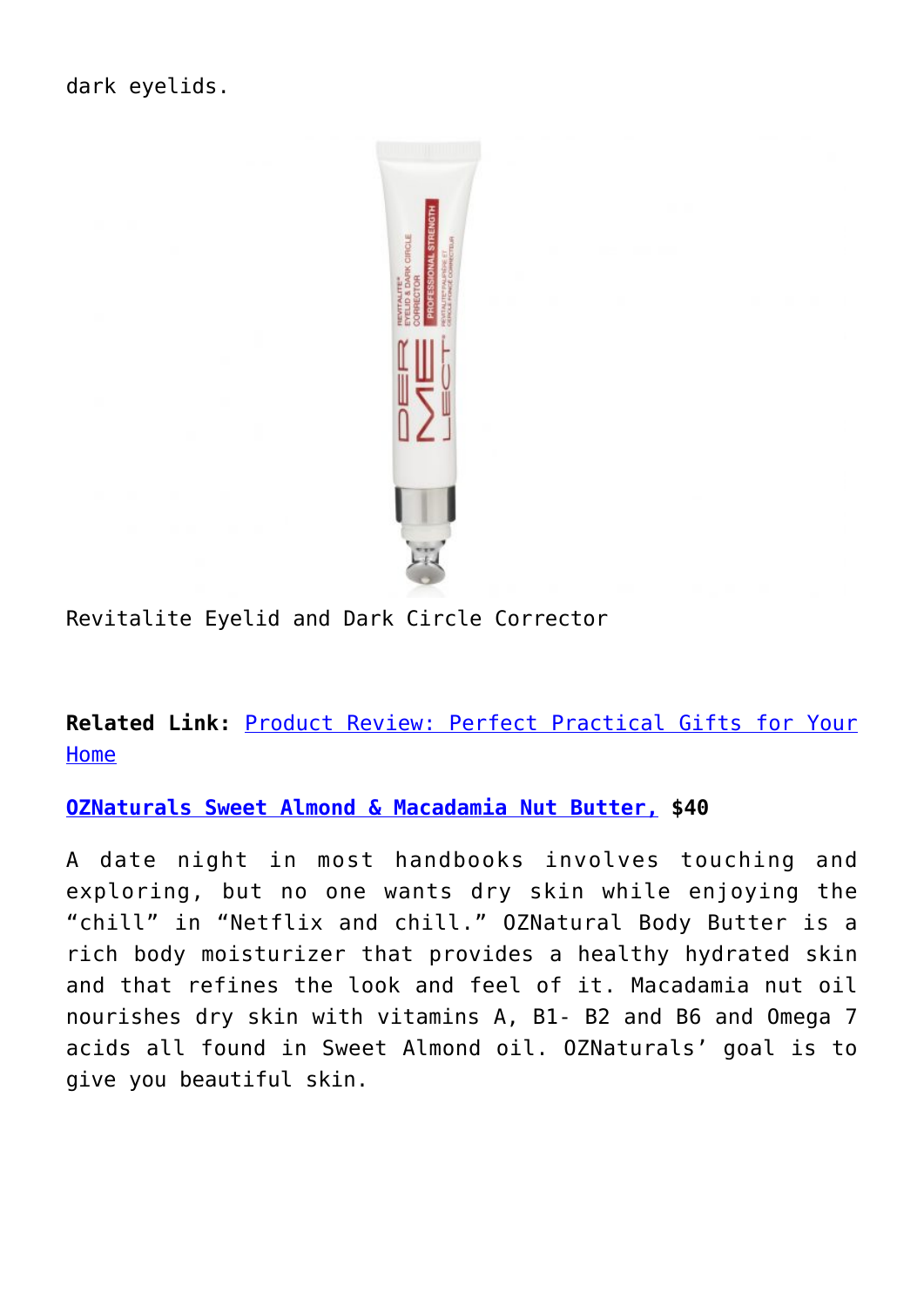

OZNaturals Sweet Almond and Macadamia Nut Body Butter

### **[Bra Bridge,](https://brabridge.com/) \$20**

Support and confidence are two things you need on a date night, and both are provided by the Bra Bridge. This accessory helps your bra do its job, which includes keeping away sagging and side boob while minimizing bouncing. Each set comes with white, black and beige.With one clipped to the front your bra, it magically transforms your look.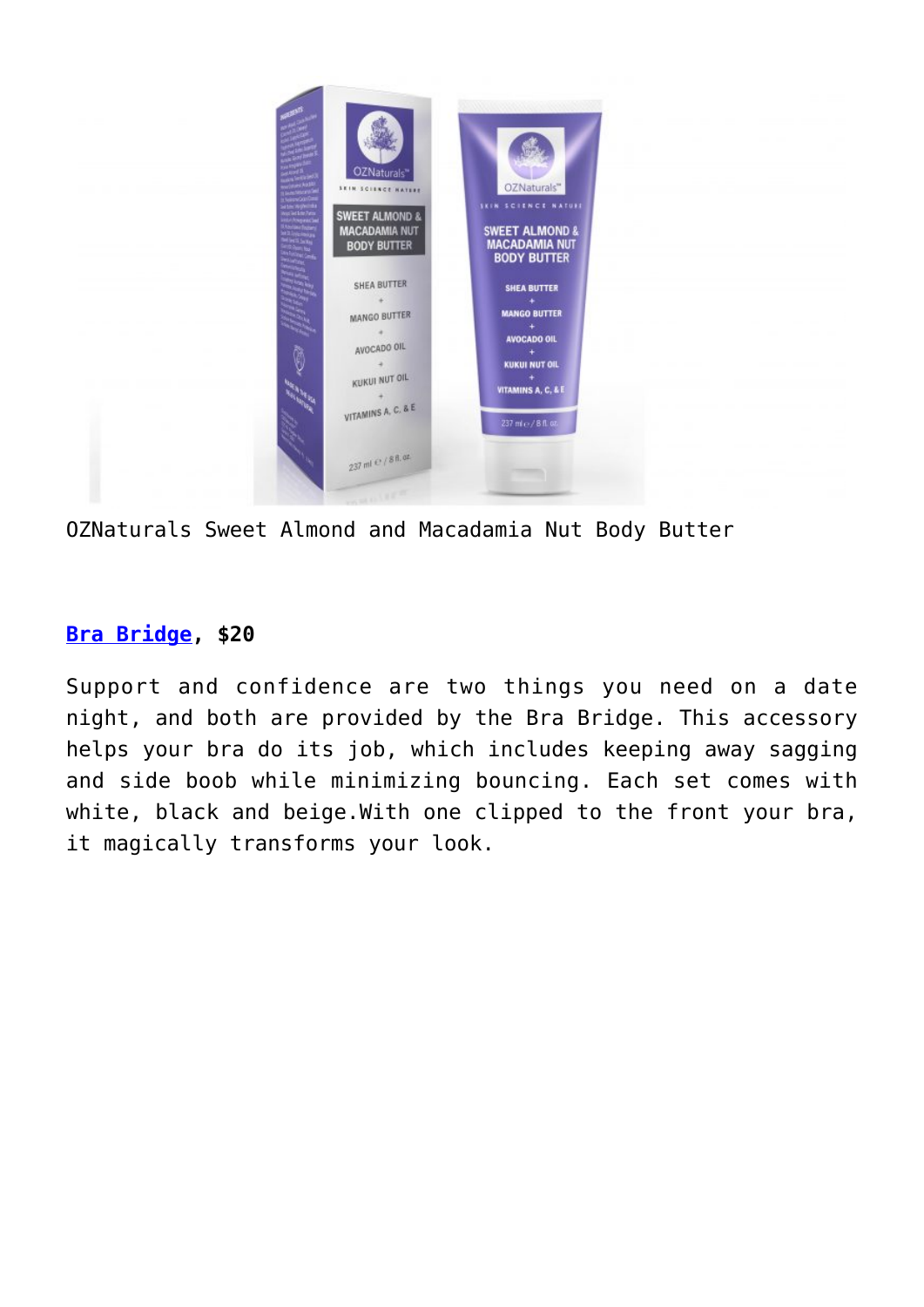

Bra Bridge.

#### **[Moroccan Magic](https://www.moroccanmagicbeauty.com/), starting at \$12**

Date night means having kissable lips, and what better way than to use Moroccan Magic? One of 2018's top lip balms and named the "Best New Drugstore Lip Balm," Moroccan Magic is made with 100% pure argan oil. Argan oil is known for its anti-aging and condition properties, the result of which is that your lips look plump and moisturized. This lip balm is packed with omega 6 fatty acids, antioxidants and linoleic acid. The Moroccan Magic line of lip balms is available in Rose, Coconut Almond, Peppermint Eucalyptus and Lemon Thyme.